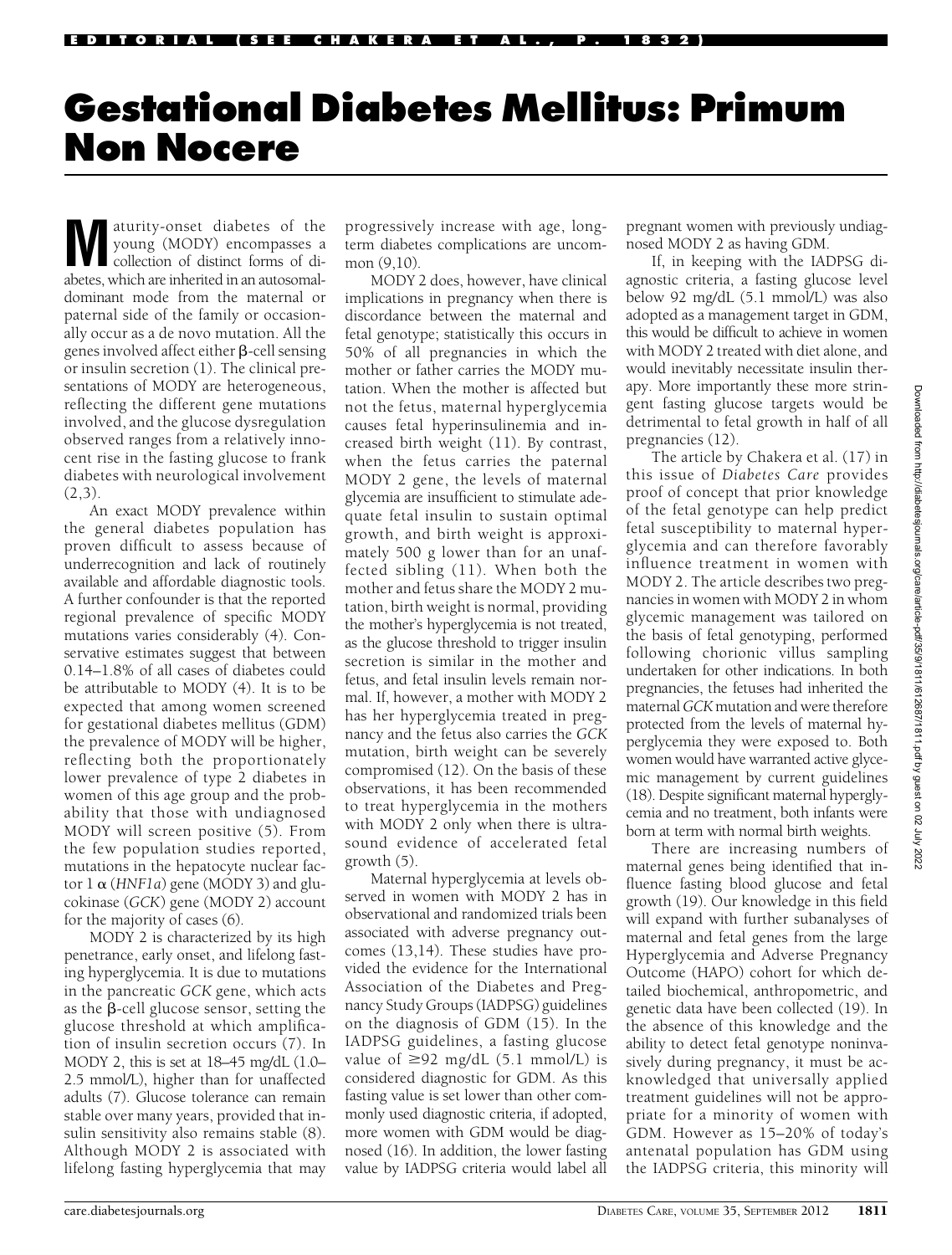## Editorial

still represent a sizable number of pregnancies (16).

Identifying and managing pregnancies appropriately when either the mother or the father carries the MODY2 gene requires a higher level of clinical suspicion among family physicians, diabetologists, and obstetricians and greater access to the necessary diagnostic tools. Until there are advances in the noninvasive genotyping of fetal DNA, for example using cell free fetal DNA, genotyping the fetus will require opportunistic use of CVS if undertaken for alternative indications.

The optimal treatment during pregnancy of women with other monogenic forms of diabetes has not been well evaluated. Permanent neonatal diabetes is believed to affect approximately 1 in 200,000 births; however, the condition is often misdiagnosed as type 1 diabetes. A variety of genes have been implicated including activating mutations in the gene encoding the Kir6.2 subunit of the b-cell ATP-sensitive K channel (KCNJ11) (20). Good glycemic control with a lower risk of hypoglycemia can be achieved in patients with the Kir6.2 mutations using treatment with sulfonylureas rather than insulin (21). However, the safety of sulfonylurea use in pregnancy has not been clearly established, and though some evidence exists on the use of glyburide, the safety of other agents such as gliclazide is unknown (22).

Gathering together sufficient numbers of women with permanent neonatal diabetes in pregnancy to establish the optimal therapy will depend on observational data from those few specialized centers that look after these women. Because of the general paucity of data, the two case reports by Gaal et al. (23) of women with KCNJ11 mutations treated exclusively during pregnancy with the sulfonylurea glicazide, is a small but helpful contribution, which when added to other anecdotal reports (24) will begin to establish a knowledge base from which guidelines can be formed. However, until safety data on the use of gliclazide in pregnancy is established, its use cannot be routinely advocated in these circumstances.

The reports from Chakera et al. and Gaal et al. both highlight that treating all women with hyperglycemia in pregnancy using generic evidenced-based algorithmic guidelines may not necessarily be in the best interests of all mothers and their babies.

#### SHIVANI MISRA, MRCP<sup>1</sup> ANNE DORNHORST, FRCP<sup>2</sup>

- From the <sup>1</sup>Department of Metabolic Medicine, Imperial Healthcare NHS Trust, London, U.K.; and the <sup>2</sup>Department of Medicine, Imperial College Healthcare NHS Trust, London, U.K.
- Corresponding author: Shivani Misra, [s.misra@](mailto:s.misra@imperial.ac.uk) [imperial.ac.uk](mailto:s.misra@imperial.ac.uk).
- DOI: 10.2337/dc12-0689
- © 2012 by the American Diabetes Association. Readers may use this article as long as the work is properly cited, the use is educational and not for profit, and the work is not altered. See http:// creativecommons.org/licenses/by-nc-nd/3.0/ for details.

Acknowledgments —No potential conflicts of interest relevant to this article were reported.

### cccccccccccccccccccccccc

#### References

- 1. American Diabetes Association. Diagnosis and classification of diabetes mellitus. Diabetes Care 2010;33(Suppl. 1):S62– S69
- 2. Tattersall RB. Mild familial diabetes with dominant inheritance. Q J Med 1974;43: 339–357
- 3. Rubio-Cabezas O, Minton JA, Kantor I, Williams D, Ellard S, Hattersley AT. Homozygous mutations in NEUROD1 are responsible for a novel syndrome of permanent neonatal diabetes and neurological abnormalities. Diabetes 2010;59: 2326–2331
- 4. Shields BM, Hicks S, Shepherd MH, Colclough K, Hattersley AT, Ellard S. Maturity-onset diabetes of the young (MODY): how many cases are we missing? Diabetologia 2010;53:2504–2508
- 5. Colom C, Corcoy R. Maturity onset diabetes of the young and pregnancy. Best Pract Res Clin Endocrinol Metab 2010; 24:605–615
- 6. Estalella I, Rica I, Perez de Nanclares G, et al.; Spanish MODY Group. Mutations in GCK and HNF-1alpha explain the majority of cases with clinical diagnosis of MODY in Spain. Clin Endocrinol (Oxf) 2007;67:538–546
- 7. Byrne MM, Sturis J, Clément K, et al. Insulin secretory abnormalities in subjects with hyperglycemia due to glucokinase mutations. J Clin Invest 1994;93:1120– 1130
- 8. Martin D, Bellanné-Chantelot C, Deschamps I, Froguel P, Robert JJ, Velho G. Long-term follow-up of oral glucose tolerance testderived glucose tolerance and insulin secretion and insulin sensitivity indexes in subjects with glucokinase mutations (MODY2). Diabetes Care 2008;31:1321– 1323
- 9. Barrio R, Bellanné-Chantelot C, Moreno JC, et al. Nine novel mutations in maturity-onset diabetes of the young (MODY)

candidate genes in 22 Spanish families. J Clin Endocrinol Metab 2002;87:2532–2539

- 10. Velho G, Blanché H, Vaxillaire M, et al. Identification of 14 new glucokinase mutations and description of the clinical profile of 42 MODY-2 families. Diabetologia 1997; 40:217–224
- 11. Hattersley AT, Beards F, Ballantyne E, Appleton M, Harvey R, Ellard S. Mutations in the glucokinase gene of the fetus result in reduced birth weight. Nat Genet 1998;19:268–270
- 12. Spyer G, Hattersley AT, Sykes JE, Sturley RH, MacLeod KM. Influence of maternal and fetal glucokinase mutations in gestational diabetes. Am J Obstet Gynecol 2001;185:240–241
- 13. Crowther CA, Hiller JE, Moss JR, McPhee AJ, Jeffries WS, Robinson JS; Australian Carbohydrate Intolerance Study in Pregnant Women (ACHOIS) Trial Group. Effect of treatment of gestational diabetes mellitus on pregnancy outcomes. N Engl J Med 2005;352:2477–2486
- 14. Landon MB, Spong CY, Thom E, et al.; Eunice Kennedy Shriver National Institute of Child Health and Human Development Maternal-Fetal Medicine Units Network. A multicenter, randomized trial of treatment for mild gestational diabetes. N Engl J Med 2009;361:1339–1348
- 15. Metzger BE, Gabbe SG, Persson B, et al.; International Association of Diabetes and Pregnancy Study Groups Consensus Panel. International association of diabetes and pregnancy study groups recommendations on the diagnosis and classification of hyperglycemia in pregnancy. Diabetes Care 2010;33:676–682
- 16. Sacks DA, Hadden DR, Maresh M, et al.; HAPO Study Cooperative Research Group. Frequency of gestational diabetes mellitus at collaborating centers based on IADPSG consensus panel-recommended criteria: the Hyperglycemia and Adverse Pregnancy Outcome (HAPO) Study. Diabetes Care 2012;35:526–528
- 17. Chakera AJ, Carleton VL, Ellard S, et al. Antenatal diagnosis of fetal genotype determines if maternal hyperglycemia due to a glucokinase mutation requires treatment. Diabetes Care 2012;35:1832–1834
- 18. Metzger BE, Buchanan TA, Coustan DR, et al. Summary and recommendations of the Fifth International Workshop-Conference on Gestational Diabetes Mellitus. Diabetes Care 2007;30(Suppl. 2):S251–S260
- 19. Freathy RM, Hayes MG, Urbanek M, et al.; HAPO Study Cooperative Research Group. Hyperglycemia and Adverse Pregnancy Outcome (HAPO) study: common genetic variants in GCK and TCF7L2 are associated with fasting and postchallenge glucose levels in pregnancy and with the new consensus definition of gestational diabetes mellitus from the International Association of Diabetes and Pregnancy Study Groups. Diabetes 2010;59:2682–2689